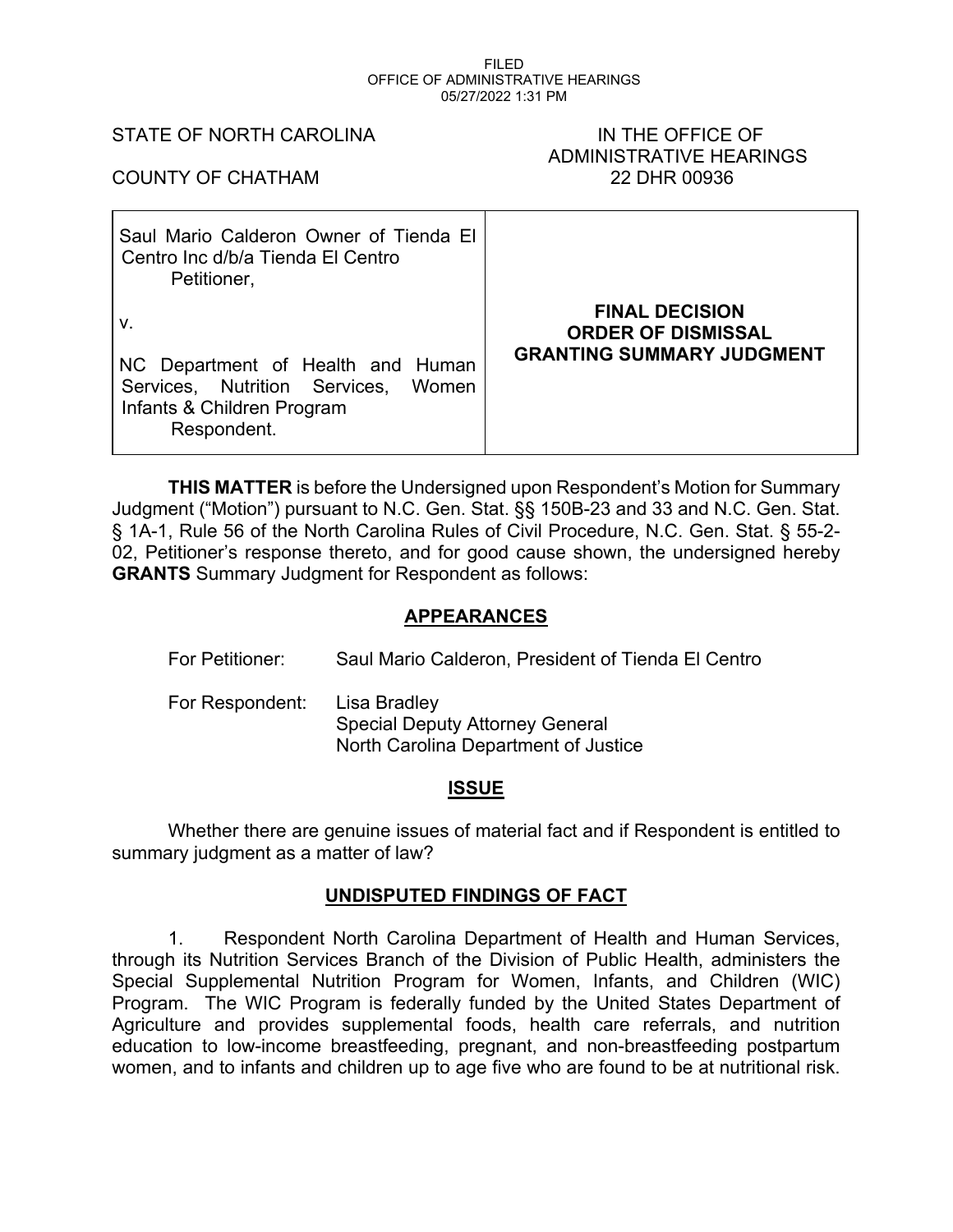The WIC Program services are provided by and delivered in the individual counties, by each county's local WIC agency.

2. The WIC program is federally funded and provides supplemental foods through authorized WIC vendors to WIC participants. Authorized WIC vendors accept e-WIC cards from the WIC participants in exchange for WIC approved supplemental foods. Vendors are then financially reimbursed by the WIC program for the e-WIC exchanges.

3. To be designated as an authorized WIC vendor, individuals and entities must agree, inter alia, to abide by and sign a WIC vendor agreement which contains relevant WIC federal and state laws, regulations, administrative codes, and policies. Violations of the WIC vendor agreement result in sanctions or disqualification depending on the violations.

4. Tienda El Centro Inc, d/b/a Tienda El Centro, is a North Carolina corporation and an authorized WIC vendor with Respondent's WIC program. Saul Mario Calderon is the President of Tienda El Centro but is not an authorized WIC vendor.

5. On February 25, 2022, Respondent issued a Notice of Intent to Disqualify Petitioner Tienda El Centro Inc, d/b/a Tienda El Centro from participating in the WIC Program as an authorized WIC vendor for a period of three years for engaging in a pattern of claiming reimbursement for the sale of specific WIC supplemental food(s) (whole wheat bread 16 oz) which exceeded the WIC Vendor's documented inventory of that supplemental food during six or more days within a 60-day audit period ("audit period").

6. On March 14, 2022, Saul Mario Calderon filed a contested case petition on behalf of Tienda El Centro, Inc., d/b/a Tienda El Centro appealing Respondent's February 25, 2022 Notice of Intent to Disqualify. Mr. Calderon alleged that Respondent exceeded its authority or jurisdiction in issuing the Notice of Intent to Disqualify in that a three-year WIC disqualification was too long a disqualification for "two extra breads that could have been misplace [sic] at the time of the inventory as a lost receipt." Mr. Calderon also alleged that such disqualification would not only affect him but also would affect families in his community that are used to shopping at his business. (Petition)

7. After Respondent filed a Motion to Dismiss this case on April 19, 2022, Petitioner filed a response to Respondent's Motion. Mr. Calderon admitted the vendor violation, on behalf of the corporation, by stating "I understand that there was violation [sic] in my business (with the difference of 2 whole wheat bread, 16 oz, like shown in the inventory audit report) that could have easily been looked over or also been a loss [sic] receipt." (Petitioner's Response to Motion)

8. Respondent filed a Motion for Summary Judgment motion on May 9, 2022. On May 20, 2022, this Tribunal received Mr. Calderon's response dated May 17, 2022. Mr. Calderon admitted the loss of a 10-ounce wheat bread purchase invoice was his mistake and contended that the 3-year disqualification was very severe. Petitioner's response did not present any facts tending to establish there was a genuine issue of material fact in this case.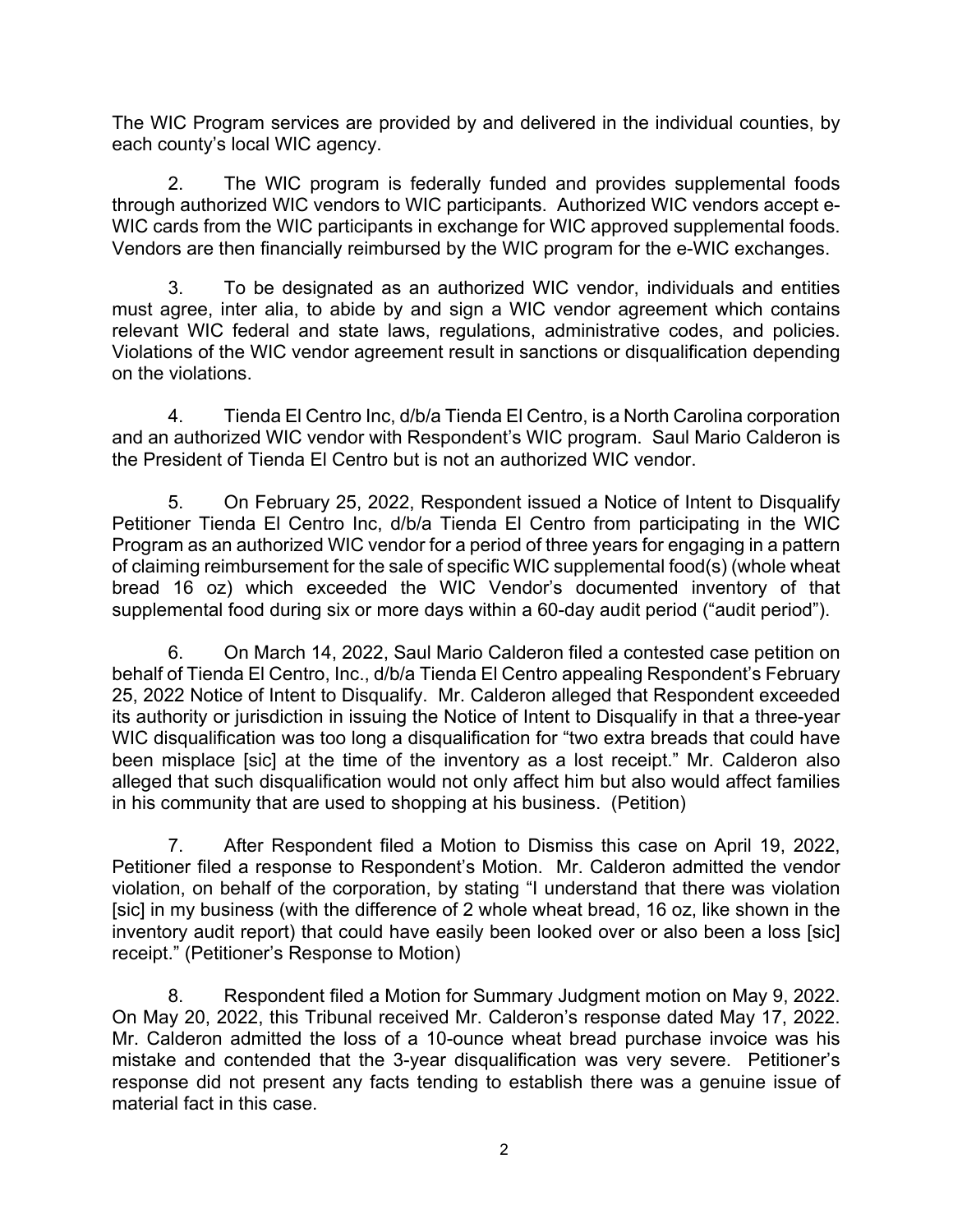9. Mr. Calderon has not disputed any material fact regarding the procedure and rules employed by the Respondent in issuing the disqualification. In fact, Mr. Calderon has admitted the vendor violation.

10. Tienda El Centro, Inc. as the WIC vendor has raised no objections to these proceedings.

11. There are no genuine issues as to any material fact that the subject WIC vendor engaged in a pattern of claiming reimbursement for the sale of specific WIC supplemental food(s) (whole wheat bread 16 oz) which exceeded the WIC Vendor's documented inventory of that supplemental food during the audit period.

12. Alternatively, pursuant to N.C. Gen. Stat. § 150B-23, a business entity may represent itself before the Office of Administrative Hearings if a non-attorney representative of that entity meets certain statutory requirements and files a prior notice of non-attorney representation, under penalty of perjury, to the Clerk's office on a form provided by the Clerk's office. N.C. Gen. Stat. § 150B-23(a).

13. On May 4, 2022, this Tribunal issued an Order informing Mr. Calderon that "in order to proceed in this contested case, he **must** file the non-attorney representation form, which was attached to the Order, with the Office of Administrative Hearings on or before May 14, 2022." Mr. Calderon did not file the non-attorney representation form with the Office of Administrative Hearings.

# **CONCLUSIONS OF LAW**

1. This contested case is subject to dismissal pursuant to N.C. Gen. Stat. § 1A-1, Rules 56 of the Rules of Civil Procedure, Rule 12(b)(1) of the Rules of Civil Procedure, N.C. Gen. Stat. §§ 150B-33(b)(3a) and -36(d); and 26 NCAC 3 .0105 and .0114.

2. Rule 56(c) of the North Carolina Rules of Civil Procedure provides that summary judgment will be granted:

[If] the pleadings, depositions, answers to interrogatories and admissions on file, together with the affidavits, if any, show that there is no genuine issue as to any material fact and that any party is entitled to a judgment as a matter of law.

3. On a motion for summary judgment, the question before this Tribunal is whether the pleadings, depositions, answers to interrogatories, and admissions on file, together with affidavits, if any, show that there is no genuine issue as to any material fact, and that a party is entitled to judgment as a matter of law. *Meadows v. Cigar Supply Co., Inc.,* 91 N.C. App. 404, 371 S.E.2d 765 (1988). Only a fact, resolution of which would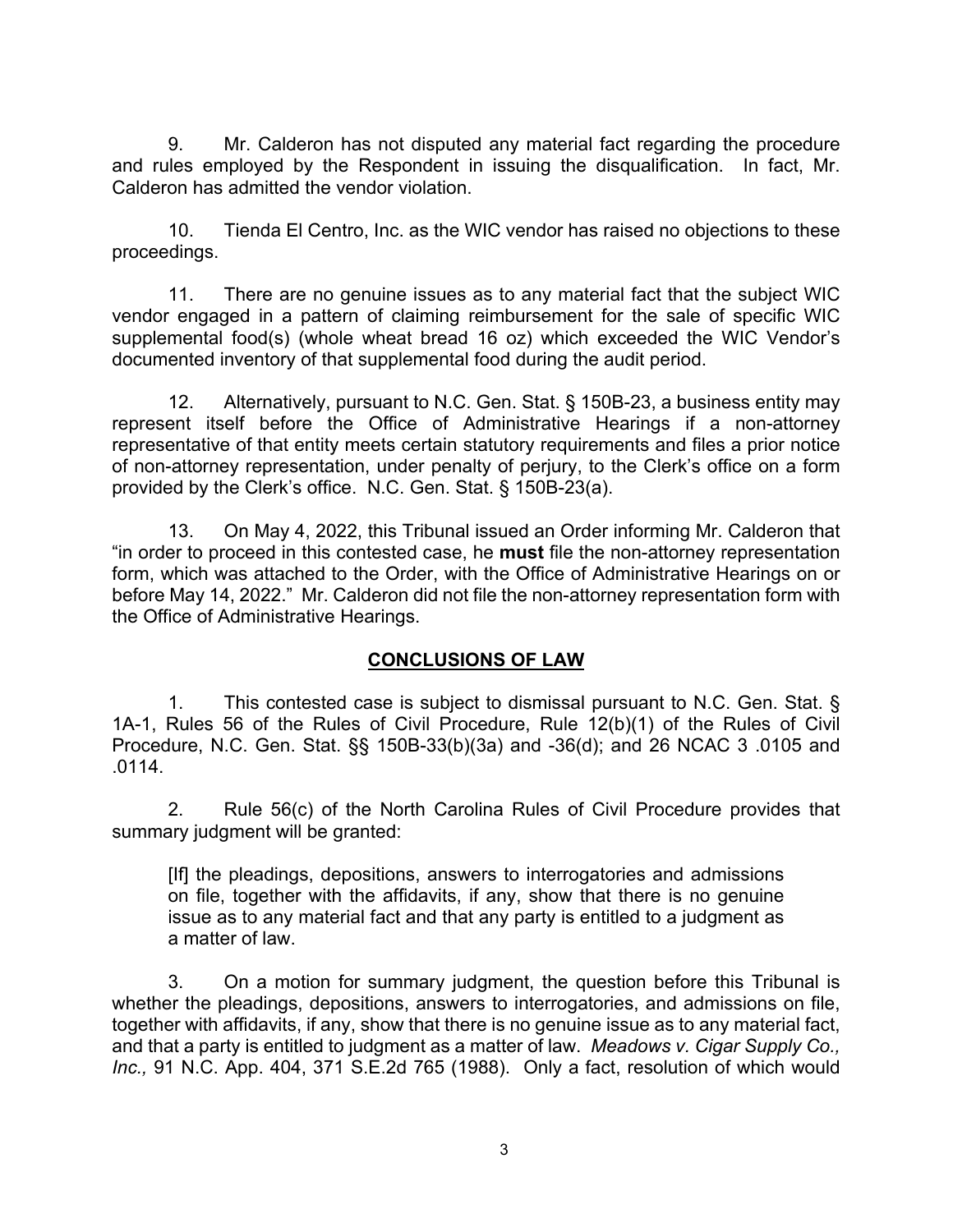prevent the party against whom it is resolved from prevailing, is material. *Bone International, Inc. v. Brooks*, 304 N.C. 371, 374, 283 S.E.2d 518, 520 (1981).

4. The burden of establishing a lack of any triable issue resides with the movant. See *Pembee Mfg. Corp. v. Cape Fear Constr. Co*. 313 N.C. 488, 329 S.E.2d 350 (1985).

5. Since Mr. Calderon, as President of WIC vendor Tienda El Centro Inc, admitted the subject WIC violation and presented no defense to the allegations in Respondent's Notice of Intent to Disqualify, there are no genuine issues of material fact that the subject WIC vendor engaged in a pattern of claiming reimbursement for the sale of specific WIC supplemental food(s) (whole wheat bread 16 oz) which exceeded the WIC Vendor's documented inventory of that supplemental food during the audit period.

6. As there are no genuine issues as to any material fact, Respondent is entitled to a judgment as a matter of law.

#### **FINAL DECISION**

Based upon the foregoing Findings of Fact and Conclusions of Law, the undersigned **GRANTS** Respondent's Motion for Summary Judgment against Petitioner and **UPHOLDS** Respondent's decision to disqualify the corporation, Tienda El Centro, Inc. d/b/a Tienda El Centro, as an authorized WIC vendor for three years.

### **NOTICE OF APPEAL**

**This is a Final Decision** issued under the authority of N.C. Gen. Stat. § 150B-34. Under the provisions of North Carolina General Statute § 150B-45, any party wishing to appeal the final decision of the Administrative Law Judge must file a Petition for Judicial Review in the Superior Court of the county where the person aggrieved by the administrative decision resides, or in the case of a person residing outside the State, the county where the contested case which resulted in the final decision was filed. **The appealing party must file the petition within 30 days after being served with a written copy of the Administrative Law Judge's Final Decision**.

In conformity with 26 N.C. Admin. Code 03.0102, and the Rules of Civil Procedure, N.C. General Statute 1A-1, Article 2, **this Final Decision was served on the parties as indicated by the Certificate of Service attached to this Final Decision**. N.C. Gen. Stat. § 150B-46 describes the contents of the Petition and requires service of the Petition on all parties. Under N.C. Gen. Stat. § 150B-47, the Office of Administrative Hearings is required to file the official record in the contested case with the Clerk of Superior Court within 30 days of receipt of the Petition for Judicial Review. Consequently, a copy of the Petition for Judicial Review must be sent to the Office of Administrative Hearings at the time the appeal is initiated to ensure the timely filing of the record.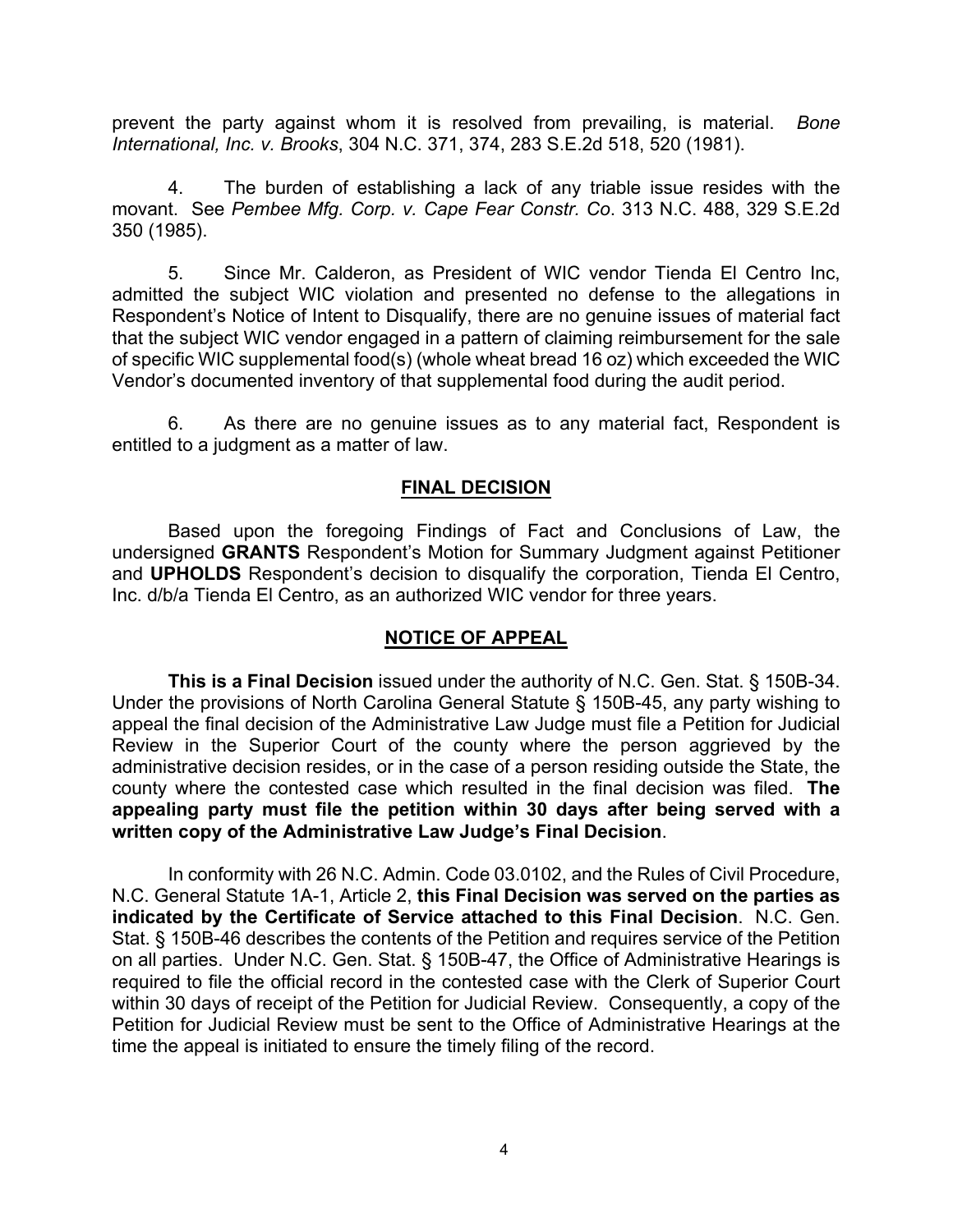**SO ORDERED, t**his the 27th day of May, 2022.

Mellison Owenstron ter

Melissa Owens Lassiter Administrative Law Judge